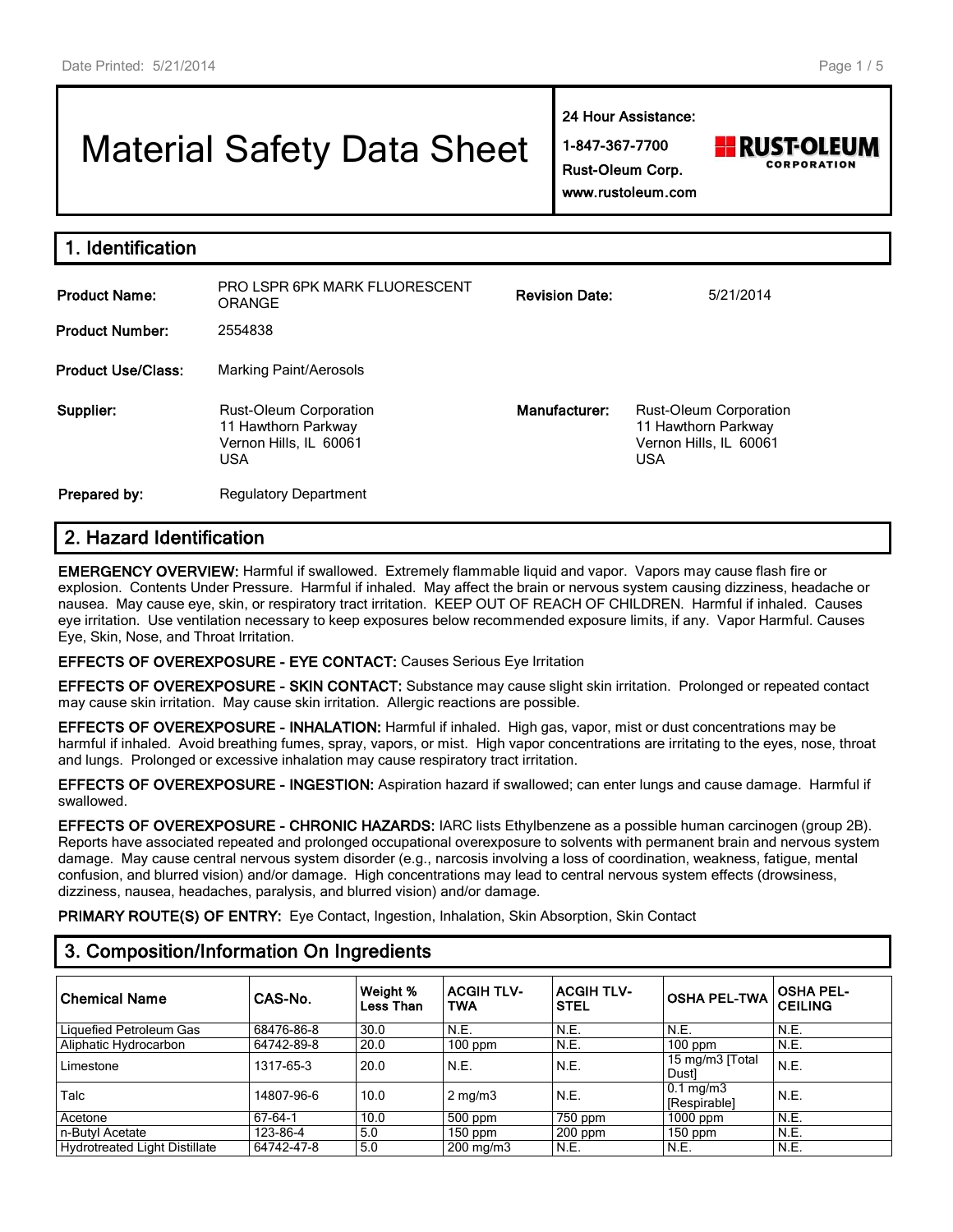| Hvdrotreated Light       | 64742-49-0 | 5.0 | $\frac{1}{200}$ mg/m3 | 'N.E.     | N.E.      | N.E.  |
|--------------------------|------------|-----|-----------------------|-----------|-----------|-------|
| <b>Stoddard Solvents</b> | 8052-41-3  | 5.0 | $100$ ppm             | N.E.      | 500 ppm   | N.E.  |
| Ethylbenzene             | 100-41-4   | 1.0 | 20 ppm                | $125$ ppm | $100$ ppm | 'N.E. |

## **4. First-aid Measures**

**FIRST AID - EYE CONTACT:** Immediately flush eyes with plenty of water for at least 15 minutes holding eyelids open. Get medical attention. Do NOT allow rubbing of eyes or keeping eyes closed.

**FIRST AID - SKIN CONTACT:** Wash skin with soap and water. Remove contaminated clothing. Get medical attention if irritation develops or persists.

**FIRST AID - INHALATION:** If you experience difficulty in breathing, leave the area to obtain fresh air. If continued difficulty is experienced, get medical assistance immediately. Remove to fresh air. If not breathing, give artificial respiration. If breathing is difficult, give oxygen. Get immediate medical attention. Do NOT use mouth-to-mouth resuscitation.

**FIRST AID - INGESTION:** Aspiration hazard: Do not induce vomiting or give anything by mouth because this material can enter the lungs and cause severe lung damage. Get immediate medical attention. If swallowed, get medical attention.

## **5. Fire-fighting Measures**

**Flash Point, °F** -156 (Calculated)

**Extinguishing Media:** Alcohol Film Forming Foam, Carbon Dioxide, Dry Chemical, Water Fog

**UNUSUAL FIRE AND EXPLOSION HAZARDS:** FLASH POINT IS LESS THAN 20 °. F. - EXTREMELY FLAMMABLE LIQUID AND VAPOR!Water spray may be ineffective. Closed containers may explode when exposed to extreme heat. Vapors may form explosive mixtures with air. Vapors can travel to a source of ignition and flash back. Keep containers tightly closed. Isolate from heat, electrical equipment, sparks and open flame. Perforation of the pressurized container may cause bursting of the can. Closed containers may explode when exposed to extreme heat due to buildup of steam. No unusual fire or explosion hazards noted.

**SPECIAL FIREFIGHTING PROCEDURES:** Evacuate area and fight fire from a safe distance. Full protective equipment including self-contained breathing apparatus should be used. Water may be used to cool closed containers to prevent pressure buildup and possible autoignition or explosion. Use water spray to keep fire-exposed containers cool. Containers may explode when heated.

# **6. Accidental Release Measures**

**STEPS TO BE TAKEN IF MATERIAL IS RELEASED OR SPILLED:** Contain spilled liquid with sand or earth. DO NOT use combustible materials such as sawdust. Remove all sources of ignition, ventilate area and remove with inert absorbent and nonsparking tools. Dispose of according to local, state (provincial) and federal regulations. Do not incinerate closed containers. Isolate the hazard area and deny entry to unnecessary and unprotected personnel. Ventilate area, isolate spilled material, and remove with inert absorbent. Dispose of contaminated absorbent, container, and unused contents in accordance with local, state, and federal regulations.

# **7. Handling and Storage**

**HANDLING:** Wash thoroughly after handling. Wash hands before eating. Use only in a well-ventilated area. Follow all MSDS/label precautions even after container is emptied because it may retain product residues. Avoid breathing fumes, vapors, or mist. Remove contaminated clothing and launder before reuse. Use only with adequate ventilation. Avoid contact with eyes, skin and clothing.

**STORAGE:** Keep containers tightly closed. Isolate from heat, electrical equipment, sparks and open flame. Contents under pressure. Do not store above 120 °F. Store large quantities in buildings designed and protected for storage of NFPA Class I flammable liquids. Contents under pressure. Do not expose to heat or store above 120 ° F. Product should be stored in tightly sealed containers and protected from heat, moisture, and foreign materials. Store in a dry, well ventilated place. Keep container tightly closed when not in use. Keep away from heat, sparks, flame and sources of ignition. Avoid excess heat.

## **8. Exposure Controls/Personal Protection**

**ENGINEERING CONTROLS:** Use process enclosures, local exhaust ventilation, or other engineering controls to control airborne levels below recommended exposure limits. Use explosion-proof ventilation equipment. Prevent build-up of vapors by opening all doors and windows to achieve cross-ventilation. Provide general dilution of local exhaust ventilation in volume and pattern to keep TLV of hazardous ingredients below acceptable limits.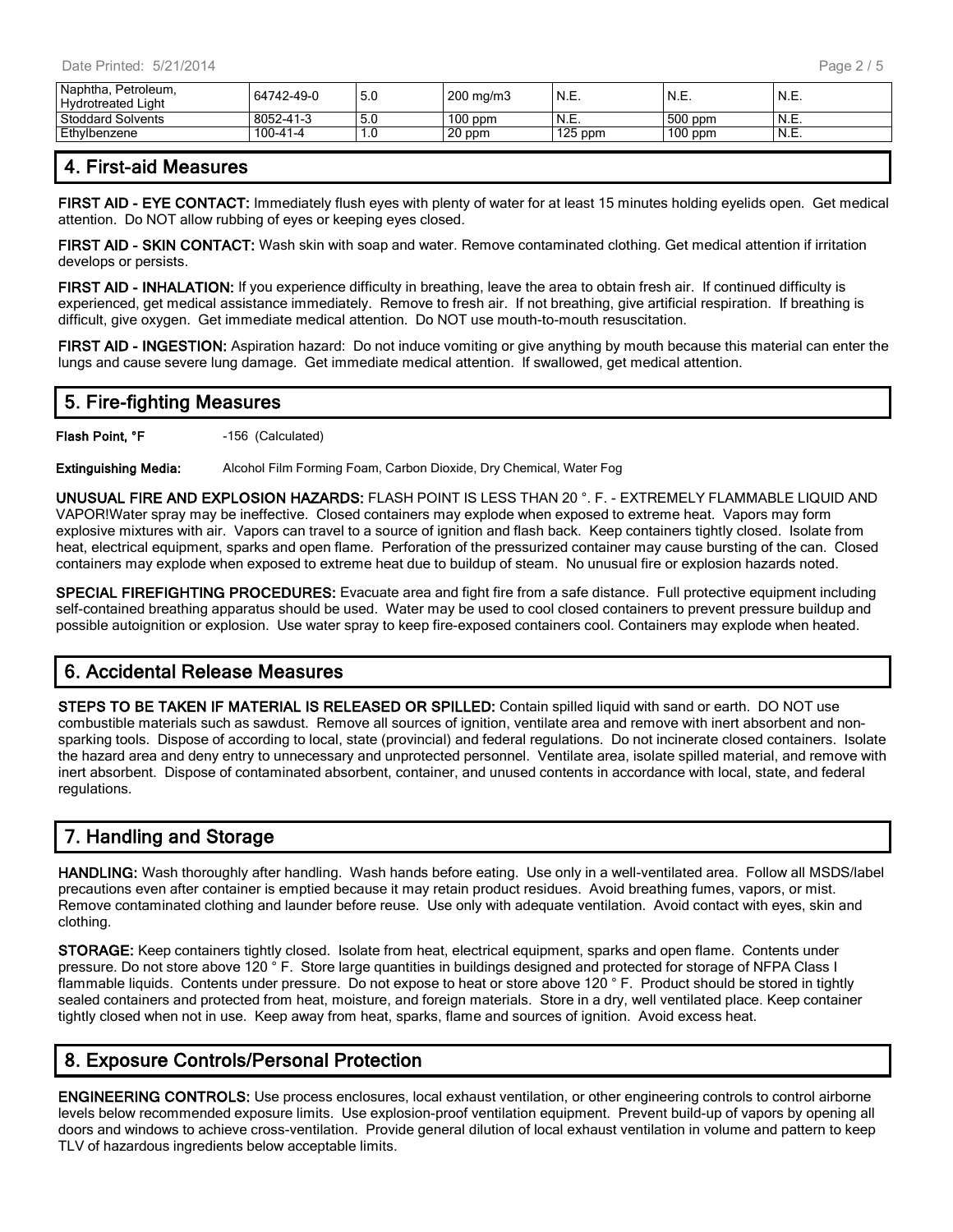#### Date Printed: 5/21/2014

**RESPIRATORY PROTECTION:** A respiratory protection program that meets OSHA 1910.134 and ANSI Z88.2 requirements must be followed whenever workplace conditions warrant a respirator's use. A NIOSH/MSHA approved air purifying respirator with organic vapor cartridge or canister may be permissible under certain circumstances where airborne concentrations are expected to exceed exposure limits.

**SKIN PROTECTION:** Use impervious gloves to prevent skin contact and absorption of this material through the skin. Nitrile or Neoprene gloves may afford adequate skin protection. Use gloves to prevent prolonged skin contact.

**EYE PROTECTION:** Use safety eyewear designed to protect against splash of liquids.

**OTHER PROTECTIVE EQUIPMENT:** Refer to safety supervisor or industrial hygienist for further information regarding personal protective equipment and its application. Refer to safety supervisor or industrial hygienist for further guidance regarding types of personal protective equipment and their applications.

**HYGIENIC PRACTICES:** Wash thoroughly with soap and water before eating, drinking or smoking. Remove contaminated clothing immediately and launder before reuse.

## **9. Physical and Chemical Properties**

- **Vapor Density Heavier than Air Consumer Consumer Consumer Consumer Consumer Consumer Consumer Consumer Consumer Consumer Consumer Consumer Consumer Consumer Consumer Consumer Consumer Consumer Consumer Consumer Consum Appearance:** Aerosolized Mist **Evaporation Rate:** Faster than Ether **Solubility in Water:** Slight **Freeze Point:** N.D. **Specific Gravity:** 0.871 **pH:** N.A. **Physical State:** Liquid
	-

(See section 16 for abbreviation legend)

## **10. Stability and Reactivity**

**CONDITIONS TO AVOID:** Avoid temperatures above 120 ° F. Avoid all possible sources of ignition. Avoid contact with strong acid and strong bases.

**INCOMPATIBILITY:** Incompatible with strong oxidizing agents, strong acids and strong alkalies.

**HAZARDOUS DECOMPOSITION:** By open flame, carbon monoxide and carbon dioxide. When heated to decomposition, it emits acrid smoke and irritating fumes. Contains solvents which may form carbon monoxide, carbon dioxide, and formaldehyde.

**HAZARDOUS POLYMERIZATION:** Will not occur under normal conditions.

**STABILITY:** This product is stable under normal storage conditions.

## **11. Toxicological Information**

| <b>Chemical Name</b>                   | <b>LD50</b>             | <b>LC50</b>                     |  |
|----------------------------------------|-------------------------|---------------------------------|--|
| Liquefied Petroleum Gas                | N.E.                    | N.E.                            |  |
| Aliphatic Hydrocarbon                  | >5000 mg/kg (Rat, Oral) | N.E.                            |  |
| Limestone                              | >5000 mg/kg (Rat, Oral) | N.E.                            |  |
| Talc                                   | N.E.                    | TCLo: 11 mg/m3 (Inhalation)     |  |
| Acetone                                | 5800 mg/kg (Rat)        | 50100 mg/m3 (Rat, 8Hr)          |  |
| n-Butyl Acetate                        | 13100 mg/kg (Rat, Oral) | 2000 ppm (Rat, Inhalation, 4Hr) |  |
| <b>Hydrotreated Light Distillate</b>   | >3160 mg/kg (Skin)      | N.E.                            |  |
| Naphtha, Petroleum, Hydrotreated Light | N.E.                    | N.E.                            |  |
| <b>Stoddard Solvents</b>               | >5000 mg/kg (Rat, Oral) | N.E.                            |  |
| Ethylbenzene                           | 3500 mg/kg (Rat, Oral)  | N.E.                            |  |

## **12. Ecological Information**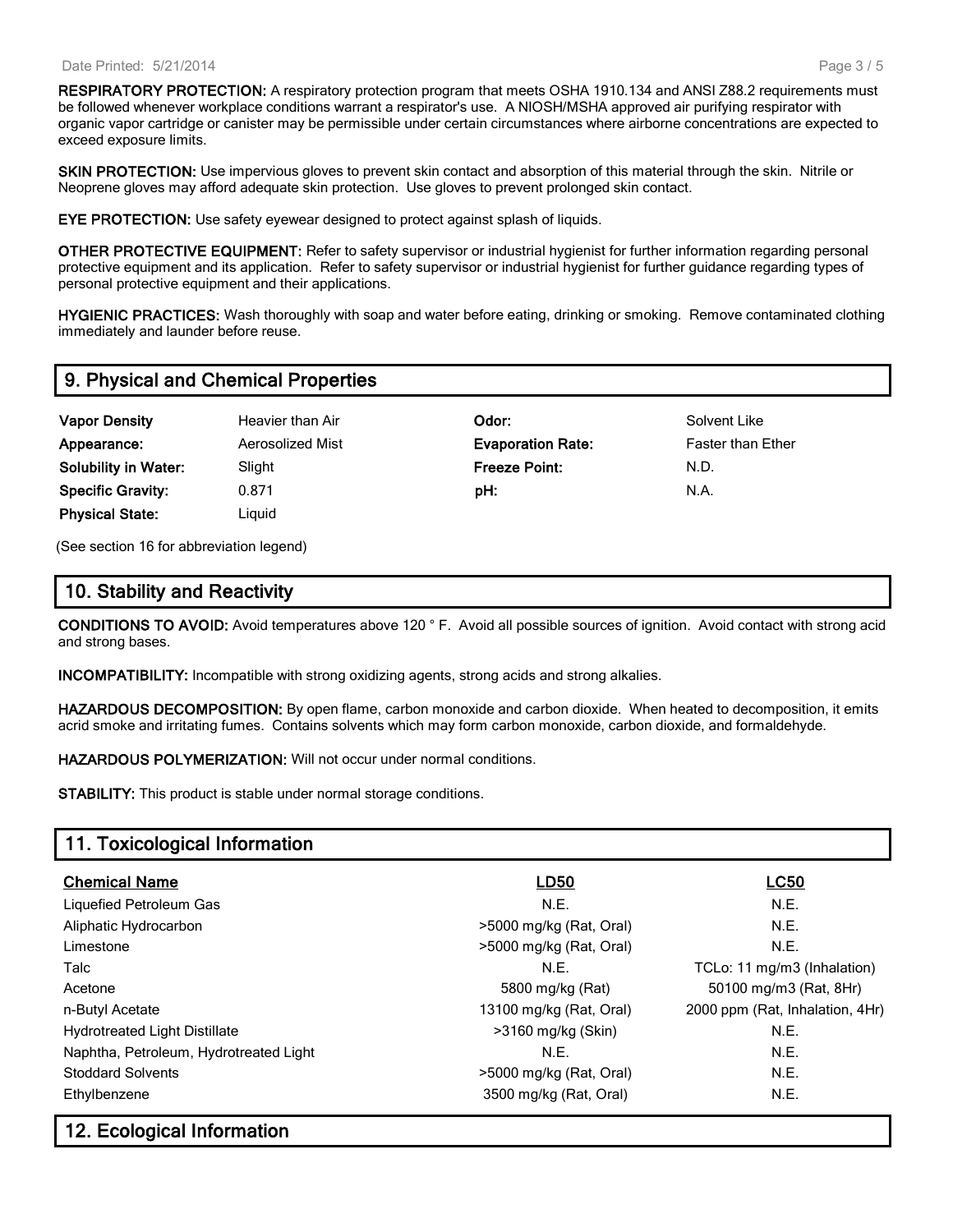**ECOLOGICAL INFORMATION:** Product is a mixture of listed components. Product is a mixture of listed components.

### **13. Disposal Information**

**DISPOSAL INFORMATION:** Dispose of material in accordance to local, state and federal regulations and ordinances. Do not allow to enter waterways, wastewater. soil, storm drains or sewer systems.

## **14. Transport Information**

|                              | Domestic (USDOT)                        | <b>International (IMDG)</b> | <u>Air (IATA)</u> | <b>TDG (Canada)</b>                            |
|------------------------------|-----------------------------------------|-----------------------------|-------------------|------------------------------------------------|
| UN Number:                   | N.A.                                    | 1950                        | 1950              | N.A.                                           |
| <b>Proper Shipping Name:</b> | Paint Products in<br>Limited Quantities | Aerosols                    | Aerosols          | Paint Products in<br><b>Limited Quantities</b> |
| <b>Hazard Class:</b>         | N.A.                                    | 2.1                         | 2.1               | N.A.                                           |
| <b>Packing Group:</b>        | N.A.                                    | N.A.                        | N.A.              | N.A.                                           |
| <b>Limited Quantity:</b>     | Yes                                     | Yes                         | Yes               | Yes                                            |

## **15. Regulatory Information**

#### **U.S. Federal Regulations:**

#### **CERCLA - SARA Hazard Category**

This product has been reviewed according to the EPA 'Hazard Categories' promulgated under Sections 311 and 312 of the Superfund Amendment and Reauthorization Act of 1986 (SARA Title III) and is considered, under applicable definitions, to meet the following categories:

Fire Hazard, Pressure Hazard, Acute Health Hazard, Chronic Health Hazard

#### **Sara Section 313:**

This product contains the following substances subject to the reporting requirements of Section 313 of Title III of the Superfund Amendment and Reauthorization Act of 1986 and 40 CFR part 372:

| <b>Chemical Name</b> | CAS-No.        |
|----------------------|----------------|
| Xylene               | 1330-20-7      |
| Ethylbenzene         | $100 - 41 - 4$ |

#### **Toxic Substances Control Act:**

This product contains the following chemical substances subject to the reporting requirements of TSCA 12(B) if exported from the United States:

No TSCA 12(b) components exist in this product.

#### **International Regulations:**

#### **CANADIAN WHMIS:**

This MSDS has been prepared in compliance with Controlled Product Regulations except for the use of the 16 headings.

Canadian WHMIS Class: AB5 D2A